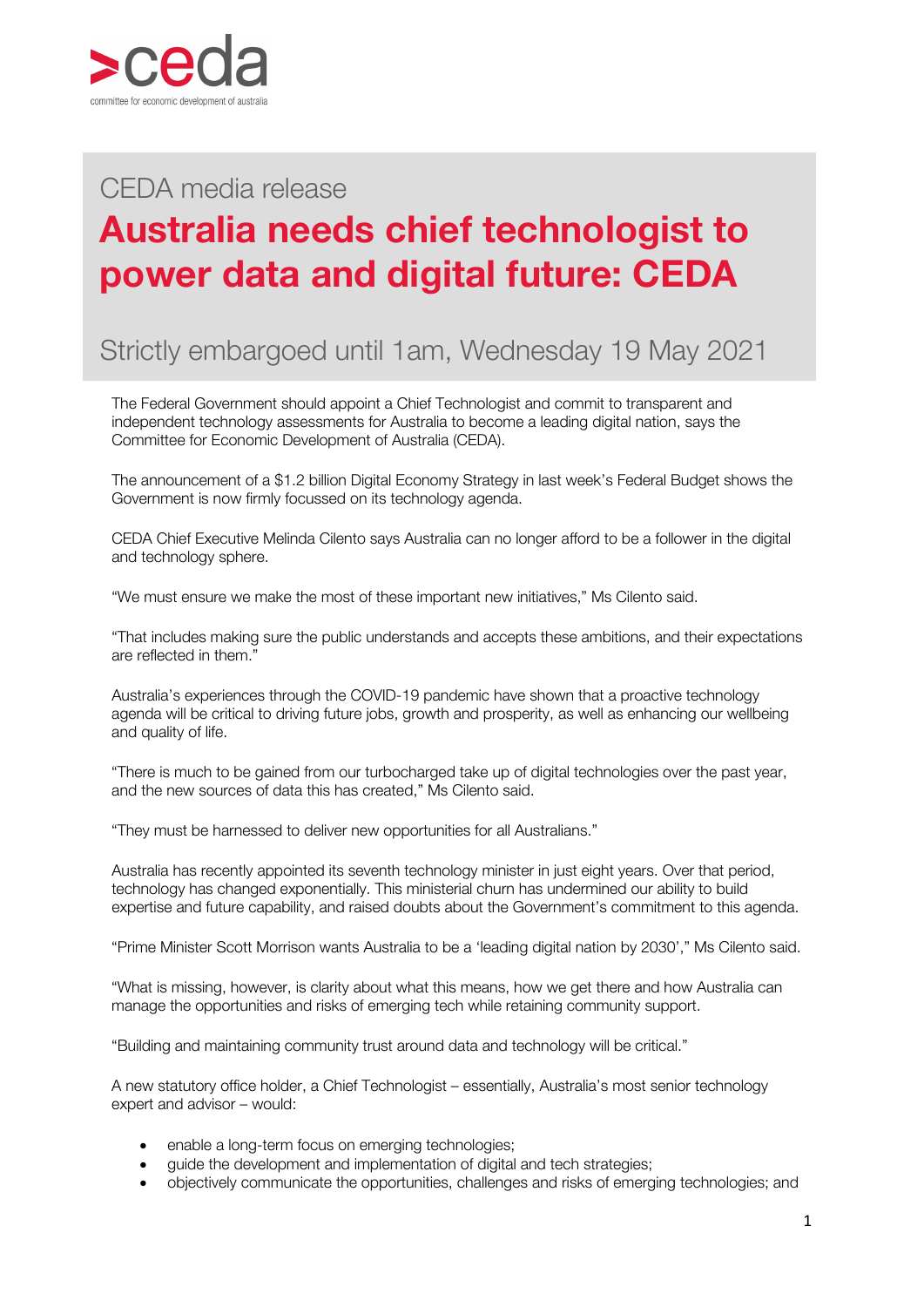

• ensure stable stewardship, align efforts and promote greater capability within government to respond to technology issues.

The role would clearly demonstrate Australia's commitment to the development and use of technology while maintaining public trust.

The Chief Technologist should also oversee the creation of robust and transparent technology assessments that would provide objective advice on emerging technologies, their potential impacts and policy implications.

"The transparent, independent advice we are calling for would help to increase understanding of critical data and tech issues among policy makers and the wider community," Ms Cilento said.

"They should also promote Australia's interests in international forums."

Other nations have already taken similar steps. Since 2009, the US Federal Chief Technology Officer (CTO) has shaped policy and driven the government's technology agenda. In Canada, the CTO provides government-wide vision and leadership on digital integration. In Israel, the CTO within the Israel Innovation Authority assesses proposals and formulates policy on companies engaged in R&D. The UK's Regulatory Horizons Council ensures regulation keeps up with innovation, safeguarding trust and safety.

The responsibility for building and retaining trust must be shared between the tech sector, business and the community. However, the Government must be ambitious on tech and innovation, and enable collaboration across states and territories.

Ensuring public trust is considered when technologies are developed means risks can be identified and addressed early. This is far more efficient than relying on retrospective or piecemeal regulation that can be hard to implement.

The COVID-19 experience has shown us that technology can keep our communities safe, reshape how we work and deliver productivity gains. A pre-COVID study by the CSIRO's Data61 and AlphaBeta found digital technologies, including artificial intelligence, could be worth \$315 billion to the Australian economy by 2028.

Introducing a Chief Technologist and new tech assessments will help us realise those gains.

*CEDA has an ongoing program of work on how technology can be designed, developed and used with trust in mind. We have today released a paper outlining these recommendations. Read the paper [here.](https://www.ceda.com.au/Admin/getmedia/c2efb0fb-940c-4091-845a-e11d759333b7/CEDA-technology-and-trust-paper-2021-FINAL.pdf)* 

## Melinda Cilento is available for further comment and interviews.

For more information, please contact:

Justine Parker, Media Manager and Content Specialist Mobile: 0436 379 688 | Email: justine.parker@ceda.com.au

Roxanne Punton, Director, Communications Mobile: 0409 532 287 | Email: roxanne.punton@ceda.com.au

CEDA – the Committee for Economic Development of Australia – is an independent, membership-based think tank. CEDA's purpose is to identify policy issues that matter for Australia's future and pursue solutions that deliver better economic and social outcomes for the greater good.